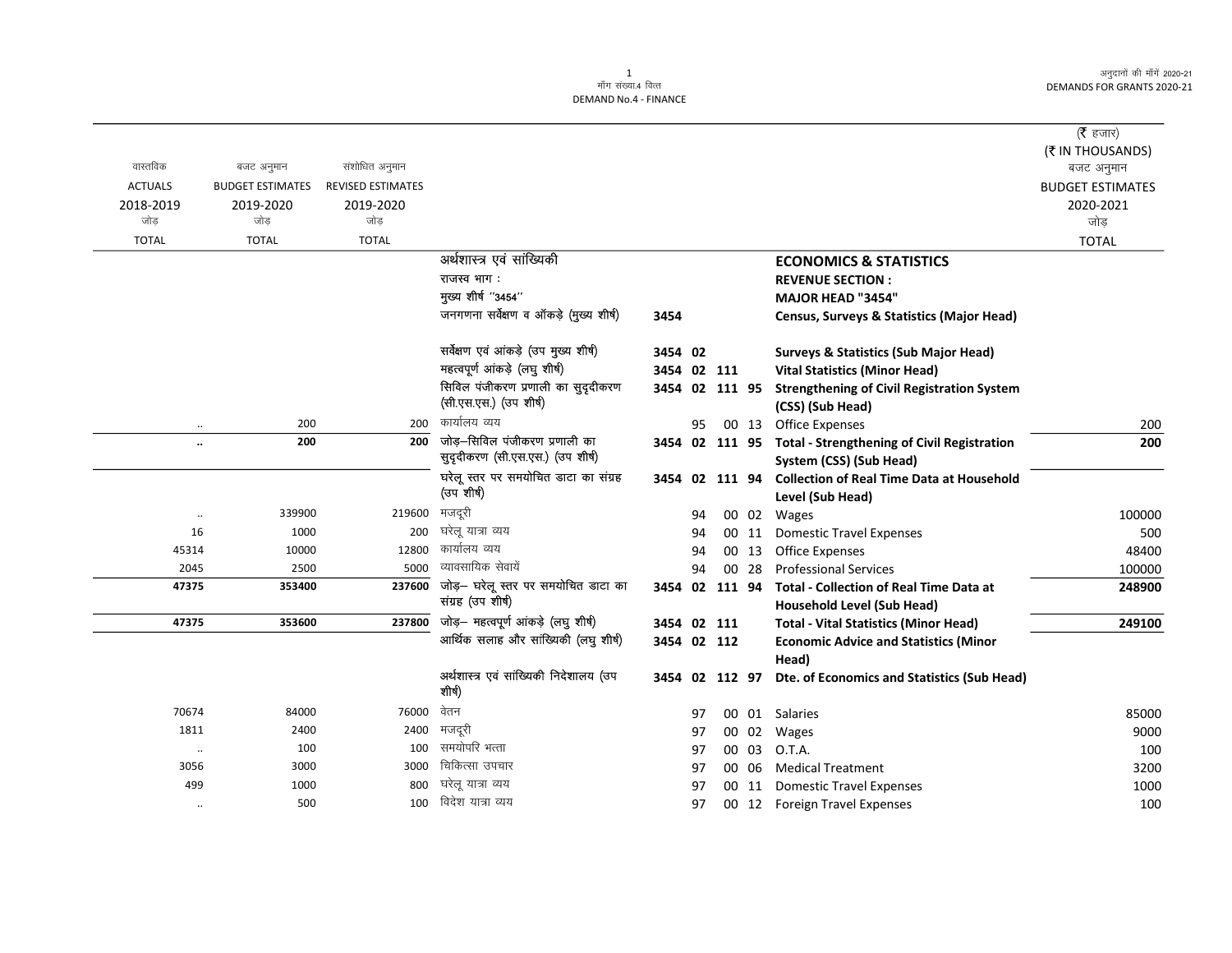अनुदानों की माँगें 2020-21 DEMANDS FOR GRANTS 2020-21

## 2<br>माँग संख्या.4 वित्त DEMAND No.4 - FINANCE

| (रै हजार)               |                                                         |    |       |    |                |                                                   |                          |                         |                |
|-------------------------|---------------------------------------------------------|----|-------|----|----------------|---------------------------------------------------|--------------------------|-------------------------|----------------|
| (₹ IN THOUSANDS)        |                                                         |    |       |    |                |                                                   |                          |                         |                |
| बजट अनुमान              |                                                         |    |       |    |                |                                                   | संशोधित अनुमान           | बजट अनुमान              | वास्तविक       |
| <b>BUDGET ESTIMATES</b> |                                                         |    |       |    |                |                                                   | <b>REVISED ESTIMATES</b> | <b>BUDGET ESTIMATES</b> | <b>ACTUALS</b> |
| 2020-2021               |                                                         |    |       |    |                |                                                   | 2019-2020                | 2019-2020               | 2018-2019      |
| जोड                     |                                                         |    |       |    |                |                                                   | जोड                      | जोड                     | जोड            |
| <b>TOTAL</b>            |                                                         |    |       |    |                |                                                   | <b>TOTAL</b>             | <b>TOTAL</b>            | <b>TOTAL</b>   |
|                         | 00 13 Office Expenses                                   |    |       | 97 |                | कार्यालय व्यय                                     |                          |                         |                |
| 3200                    | Voted                                                   |    |       |    |                | स्वीकृत                                           | 1900                     | 2600                    | 1730           |
|                         | Charged                                                 |    |       |    |                | भारित                                             | $\ddotsc$                | $\ldots$                | $\ddotsc$      |
| 600                     | <b>Professional Services</b>                            | 28 | 00    | 97 |                | व्यावसायिक सेवायें                                | 300                      | 1000                    | 51             |
| 2000                    | <b>Other Charges</b>                                    |    | 00 50 | 97 |                | अन्य प्रभार                                       | 1300                     | 2000                    | 1179           |
|                         | <b>Information Technology</b>                           |    | 99    | 97 |                | सूचना तकनीक                                       |                          |                         |                |
| 100                     | <b>Office Expenses</b>                                  |    | 99 13 | 97 |                | कार्यालय व्यय                                     | 2100                     | 1100                    | $\ddotsc$      |
| 104300                  | <b>Total - Dte. of Economics &amp; Statistics (Sub</b>  |    |       |    | 3454 02 112 97 | जोड़ - अर्थशास्त्र एवं सांख्यिकी निदेशालय         | 88000                    | 97700                   | 79000          |
|                         | Head)                                                   |    |       |    |                | (उप शीर्ष)                                        |                          |                         |                |
| 104300                  | <b>Voted</b>                                            |    |       |    |                | स्वीकृत                                           | 88000                    | 97700                   | 79000          |
| $\cdots$                | Charged                                                 |    |       |    |                | भारित                                             |                          | $\ldots$                | $\ldots$       |
|                         | 3454 02 112 93 Conduct of Economic Census (CSS) (Sub    |    |       |    |                | आर्थिक जनगणना का संचालन (सीएसएस)                  |                          |                         |                |
|                         | Head)                                                   |    |       |    |                | (उप शीर्ष)                                        |                          |                         |                |
| 100                     | 00 13 Office Expenses                                   |    |       | 93 |                | कार्यालय व्यय                                     | 100                      | 100                     | $\ddotsc$      |
| 100                     | 3454 02 112 93 Total - Conduct of Economic Census (CSS) |    |       |    |                | जोड़-आर्थिक जनगणना का संचालन                      | 100                      | 100                     | $\ddotsc$      |
|                         | (Sub Head)                                              |    |       |    |                | (सीएसएस) (उप शीर्ष)                               |                          |                         |                |
|                         | <b>Urban Statistics for HR and Assessments</b>          |    |       |    | 3454 02 112 89 | मानव ससांधनो और मूल्याकंन के लिए                  |                          |                         |                |
|                         | (USHA) (CSS) (Sub Head)                                 |    |       |    |                | शहरी आकडे. (यू.एस.एच.ए) (सी.एस.एस.)<br>(उप शीर्ष) |                          |                         |                |
| 100                     | Wages                                                   |    | 00 02 | 89 |                | मजदूरी                                            | 100                      | 100                     | $\ddotsc$      |
| 100                     | Office Expenses                                         |    | 00 13 | 89 |                | कार्यालय व्यय                                     | 100                      | 100                     | $\cdot$ .      |
| 200                     | <b>Total - Urban Statistics for HR and</b>              |    |       |    | 3454 02 112 89 | जोड़–मानव ससांधनो और मूल्याकन के                  | 200                      | 200                     | $\ddotsc$      |
|                         | Assessments (USHA) (CSS) (Sub Head)                     |    |       |    |                | लिए शहरी आकडे. (यू.एस.एच.ए) (सी.एस.               |                          |                         |                |
|                         |                                                         |    |       |    |                | एस.) (उप शीर्ष)                                   |                          |                         |                |
| 100                     | Support for Statistical Strengthening (CSS)             |    | 00 42 | 88 |                | सांख्यिकीय सुददीकरण बनाने के लिए                  | 100                      | 100                     | $\ddotsc$      |
|                         | (Sub Head)                                              |    |       |    |                | सहायता (सी.एस.एस.) (उप शीर्ष)                     |                          |                         |                |
| 104700                  | <b>Total - Economic Advice and Statistics</b>           |    |       |    | 3454 02 112    | जोड़-आर्थिक सलाह और सांख्यिकी (लघु                | 88400                    | 98100                   | 79000          |
|                         | (Minor Head)                                            |    |       |    |                | शीर्ष)                                            |                          |                         |                |
| 104700                  | Voted                                                   |    |       |    |                | स्वीकृत                                           | 88400                    | 98100                   | 79000          |
| $\cdot \cdot$           | Charged                                                 |    |       |    |                | भारित                                             | $\ddot{\phantom{a}}$     | $\cdot\cdot$            | $\cdot$        |